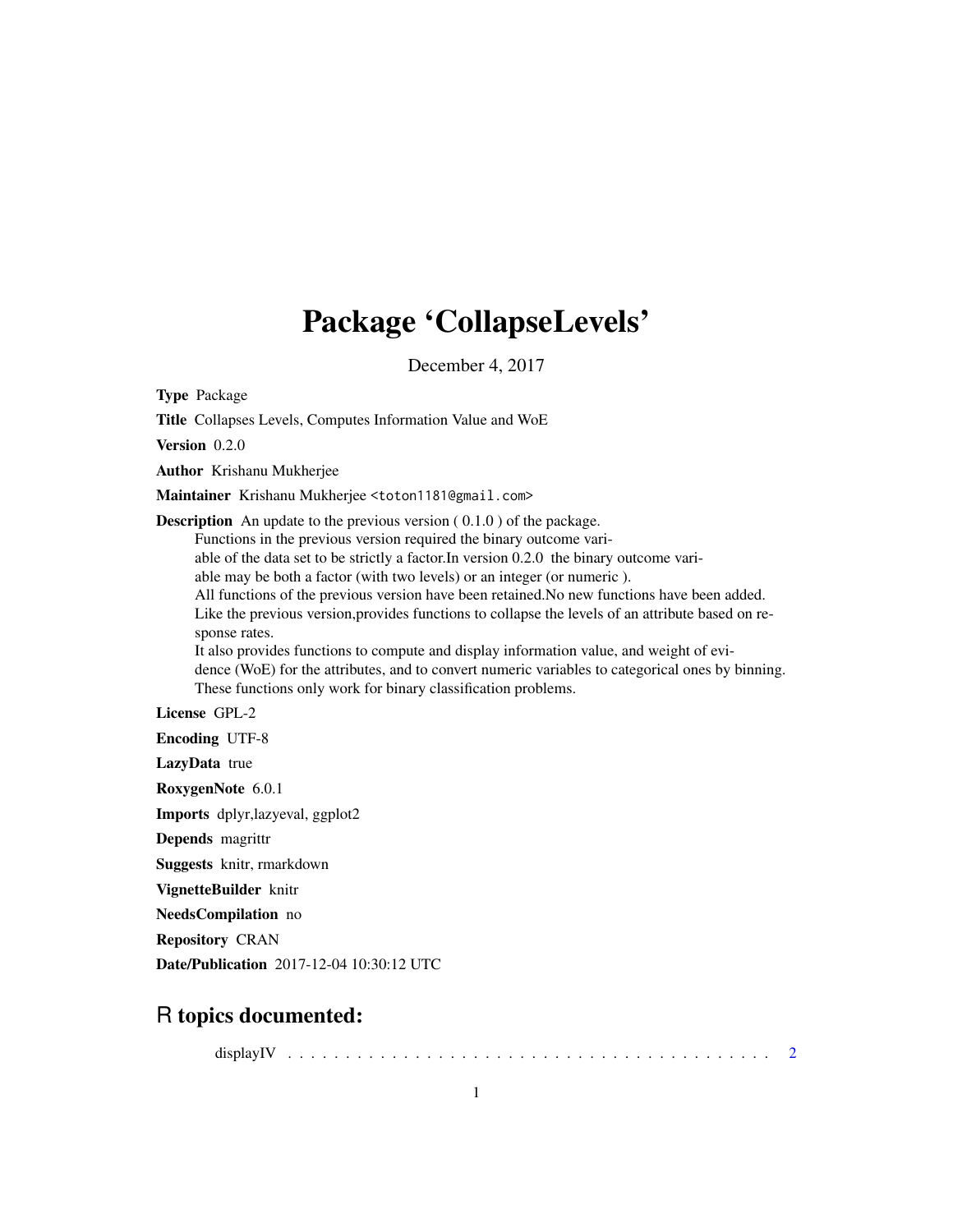#### <span id="page-1-0"></span> $2 \,$  displayIV

| Index |  |
|-------|--|

displayIV *displayIV*

#### Description

This function displays the Information Values of the levels of an attribute.

#### Usage

displayIV(dset, col = "xyz", resp = "y", adjFactor =  $0.5$ , bins =  $10$ )

#### Arguments

| dset      | The data frame containing the data set                                                                                                                                                                                                 |
|-----------|----------------------------------------------------------------------------------------------------------------------------------------------------------------------------------------------------------------------------------------|
| col       | A character respresenting the name of the attribute. The attribute can either be<br>numeric or categorical                                                                                                                             |
| resp      | A character respresenting the name of the binary outcome variable The binary<br>outcome variable may be a factor with two levels or an integer (or numeric)<br>with two unique values                                                  |
| adjFactor | A number or a decimal denoting what is to be added to the number of responses<br>(binary outcome variable is 1) or to the number of non responses (binary out-<br>come variable is 0) if either is zero for any level of the attribute |
| bins      | A number denoting the number of bins. Default value is 10                                                                                                                                                                              |

#### Examples

# Load the German\_Credit data set supplied with this package

data("German\_Credit")

displayIV(German\_Credit,col="Credit\_History",resp="Good\_Bad")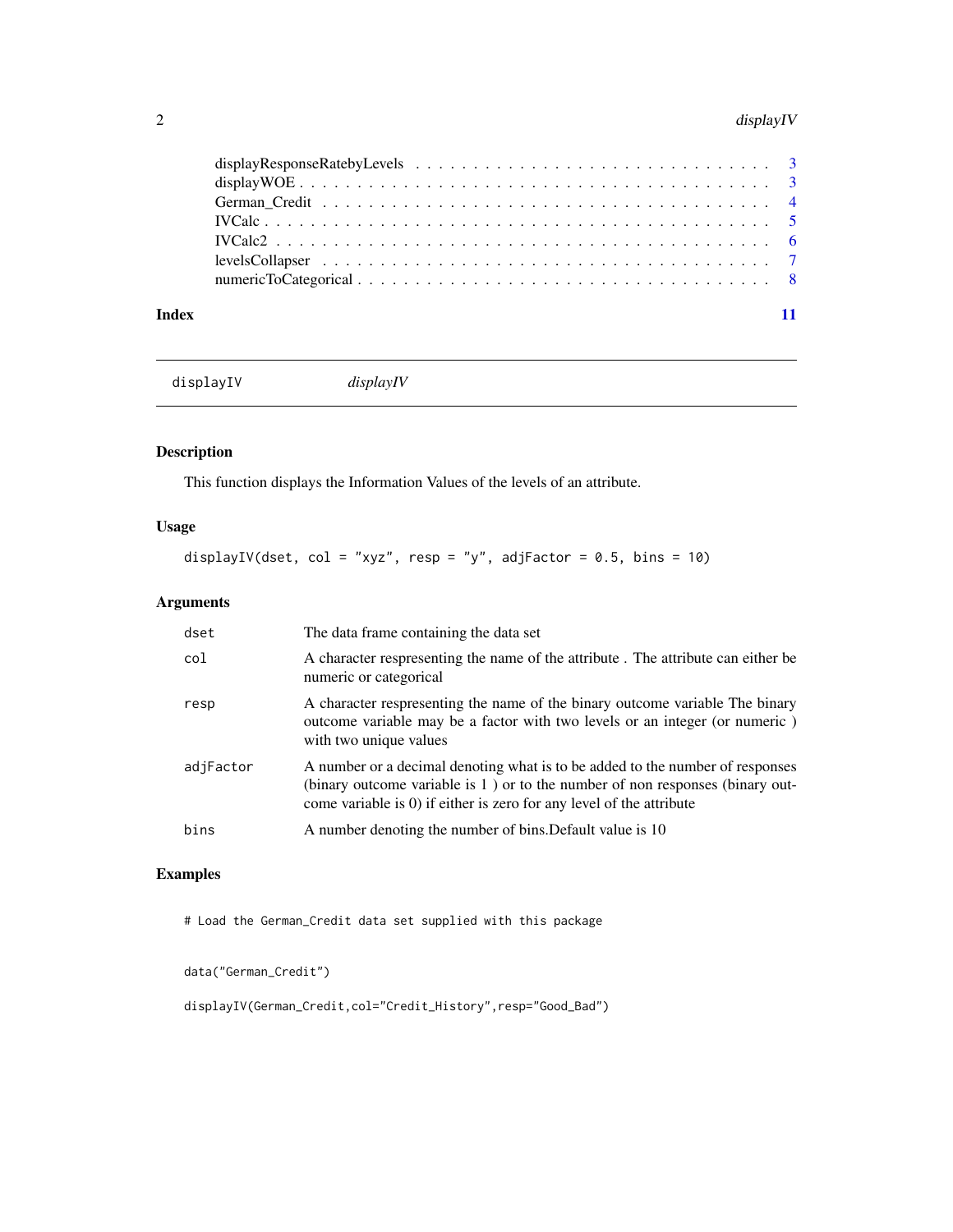<span id="page-2-0"></span>displayResponseRatebyLevels

*displayResponseRatebyLevels*

#### Description

This function displays the response percents of the levels of an attribute.

#### Usage

```
displayResponseRatebyLevels(dset, col = "job", resp = "Good_Bad",
 bins = 10, adjFactor = 0.5)
```
#### Arguments

| dset      | The data frame containing the data set                                                                                                                                                                                                 |
|-----------|----------------------------------------------------------------------------------------------------------------------------------------------------------------------------------------------------------------------------------------|
| col       | A character respresenting the name of the attribute. The attribute can either be<br>numeric or categorical                                                                                                                             |
| resp      | A character respresenting the name of the binary outcome variable The binary<br>outcome variable may be a factor with two levels or an integer (or numeric)<br>with two unique values                                                  |
| bins      | A number denoting the number of bins. Default value is 10                                                                                                                                                                              |
| adjFactor | A number or a decimal denoting what is to be added to the number of responses<br>(binary outcome variable is 1) or to the number of non responses (binary out-<br>come variable is 0) if either is zero for any level of the attribute |

#### Examples

# Load the German\_Credit data set supplied with this package

data("German\_Credit")

displayResponseRatebyLevels(German\_Credit,col="Credit\_History",resp="Good\_Bad")

displayWOE *displayWOE*

#### Description

This function displays the Weight of Evidence of the levels of an attribute.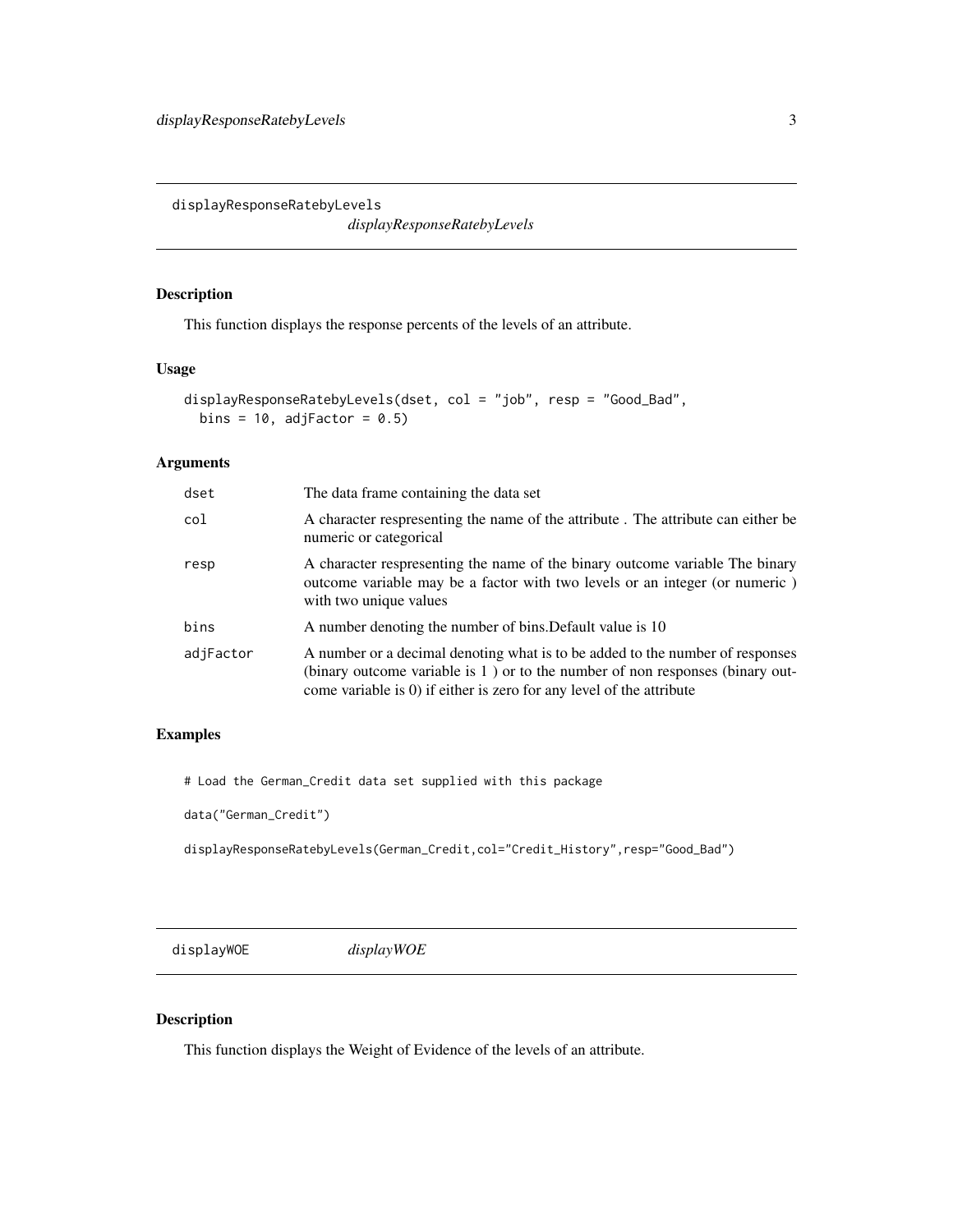<span id="page-3-0"></span>displayWOE(dset,  $col = "xyz", resp = "y", adjFactor = 0.5, bins = 10)$ 

#### Arguments

| dset      | The data frame containing the data set                                                                                                                                                                                                 |
|-----------|----------------------------------------------------------------------------------------------------------------------------------------------------------------------------------------------------------------------------------------|
| col       | A character respresenting the name of the attribute. The attribute can either be<br>numeric or categorical                                                                                                                             |
| resp      | A character respresenting the name of the binary outcome variable The binary<br>outcome variable may be a factor with two levels or an integer (or numeric)<br>with two unique values                                                  |
| adjFactor | A number or a decimal denoting what is to be added to the number of responses<br>(binary outcome variable is 1) or to the number of non responses (binary out-<br>come variable is 0) if either is zero for any level of the attribute |
| bins      | A number denoting the number of bins. Default value is 10                                                                                                                                                                              |

#### Examples

# Load the German\_Credit data set supplied with this package

```
data("German_Credit")
```
displayWOE(German\_Credit,col="Credit\_History",resp="Good\_Bad")

German\_Credit *German Credit data set*

#### Description

This data set classifies customers as "Good" or "Bad" as per their credit risks.This data set was contributed by Professor Dr. Hans Hofmann,and can be downloaded from the UCI Machine Learning Repository.

#### Usage

```
data("German_Credit")
```
#### Format

A data frame with 1000 observations on the following 21 variables.

Account\_Balance a factor with levels A11 A12 A13 A14

Duration a numeric vector

Credit\_History a factor with levels A30 A31 A32 A33 A34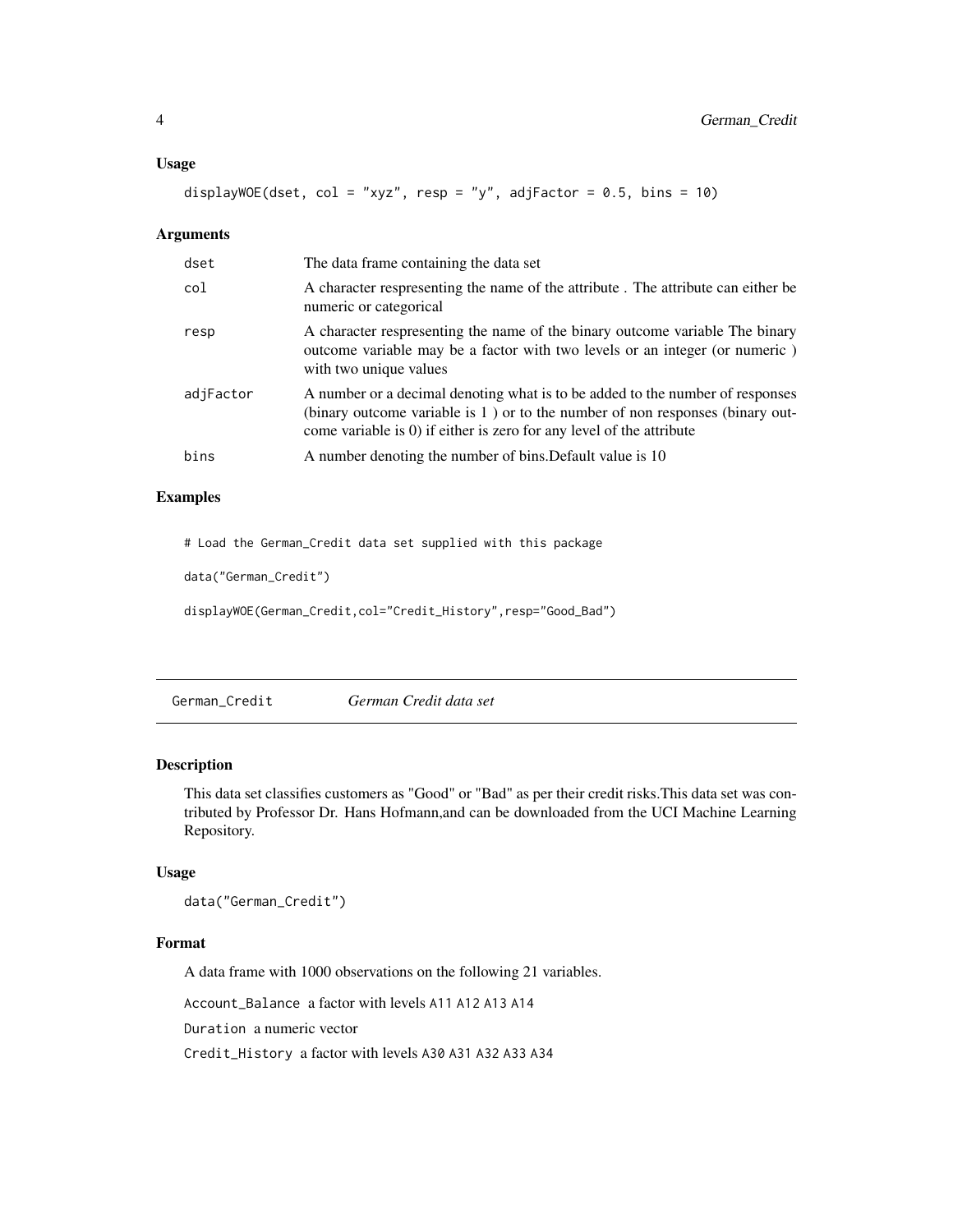#### <span id="page-4-0"></span>IVCalc 5

Purpose a factor with levels A40 A41 A410 A42 A43 A44 A45 A46 A48 A49 Credit\_Amount a numeric vector Saving\_Accounts\_Bonds a factor with levels A61 A62 A63 A64 A65 Current\_Employment\_Length a factor with levels A71 A72 A73 A74 A75 Installment\_Rate a numeric vector MaritalStatusnGender a factor with levels A91 A92 A93 A94 Guarantors a factor with levels A101 A102 A103 'Duration in Current Address' a numeric vector Valuable\_Asset a factor with levels A121 A122 A123 A124 Age a numeric vector Other\_Credit a factor with levels A141 A142 A143 Housing a factor with levels A151 A152 A153 Existing\_Credits a numeric vector Job a factor with levels A171 A172 A173 A174 Dependents a numeric vector Telephone a factor with levels A191 A192 ForeignWorker a factor with levels A201 A202 Good\_Bad a numeric vector

#### Source

https://archive.ics.uci.edu/ml/datasets/statlog+(german+credit+data)

#### Examples

```
data(German_Credit)
str(German_Credit)
```
IVCalc *IVCalc*

#### Description

This function displays the Information Values by the levels of an attribute This information is displayed for all attributes in the data set

```
IVCalc(dset, resp = "y", bins = 10, adjFactor = 0.5)
```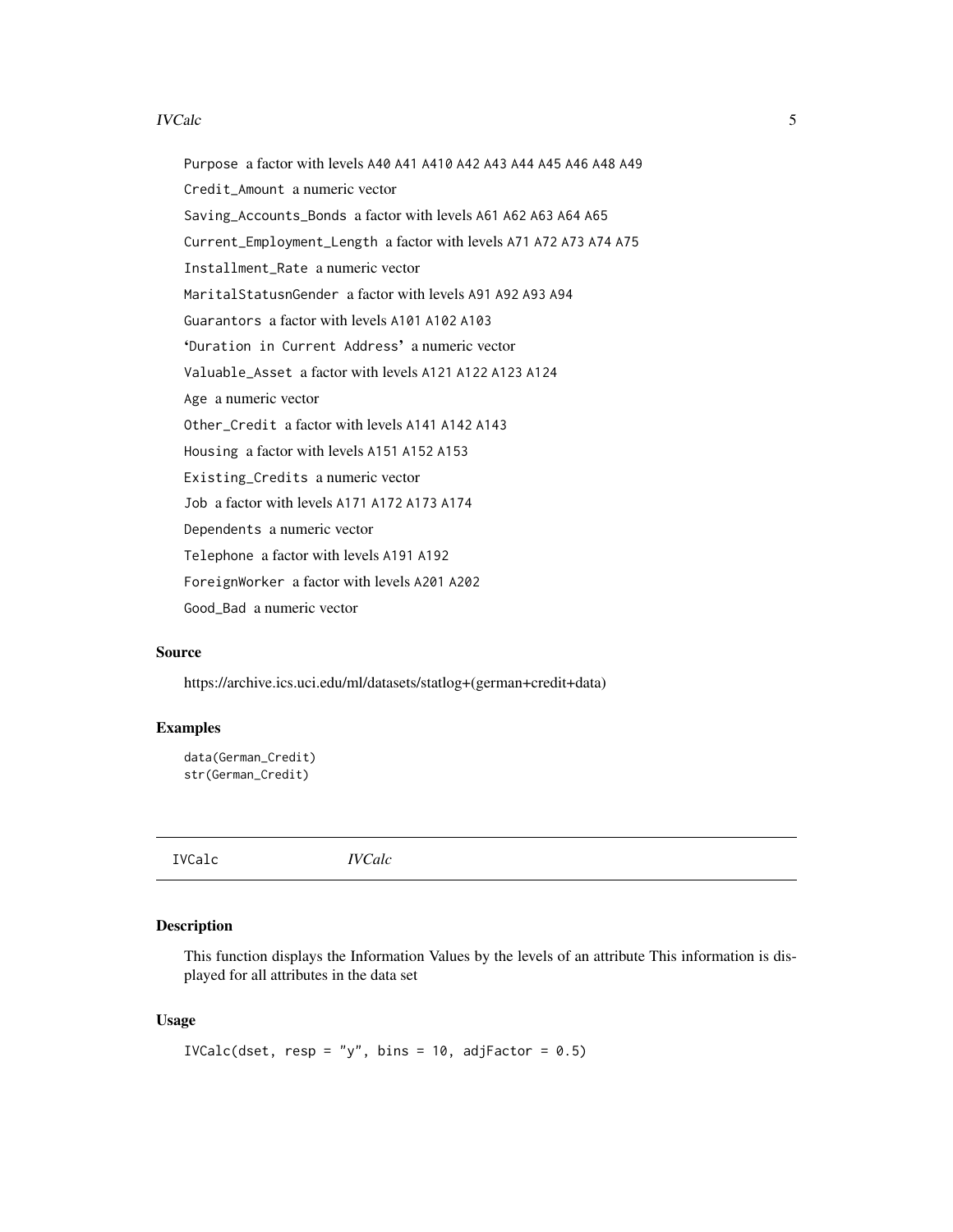#### <span id="page-5-0"></span>Arguments

| dset      | The data frame containing the data set                                                                                                                                                                                                 |
|-----------|----------------------------------------------------------------------------------------------------------------------------------------------------------------------------------------------------------------------------------------|
| resp      | A character respresenting the name of the binary outcome variable The binary<br>outcome variable may be a factor with two levels or an integer (or numeric)<br>with two unique values                                                  |
| bins      | A number denoting the number of bins. Default value is 10                                                                                                                                                                              |
| adjFactor | A number or a decimal denoting what is to be added to the number of responses<br>(binary outcome variable is 1) or to the number of non responses (binary out-<br>come variable is 0) if either is zero for any level of the attribute |

#### Value

A list containing the tables of Information Values by levels for every attribute

#### Examples

# Load the German\_Credit data set supplied with this package

data("German\_Credit")

l<-list()

# Call the function as follows

l<-IVCalc(German\_Credit,resp="Good\_Bad",bins=10)

# Information Value for the attribute Account\_Balance in the German\_Credit data

l\$Account\_Balance

IVCalc2 *IVCalc2*

#### Description

This function displays the Information Values of all the attributes in the data set

```
IVCalc2(dset, resp = "y", bins = 10, adjFactor = 0.5)
```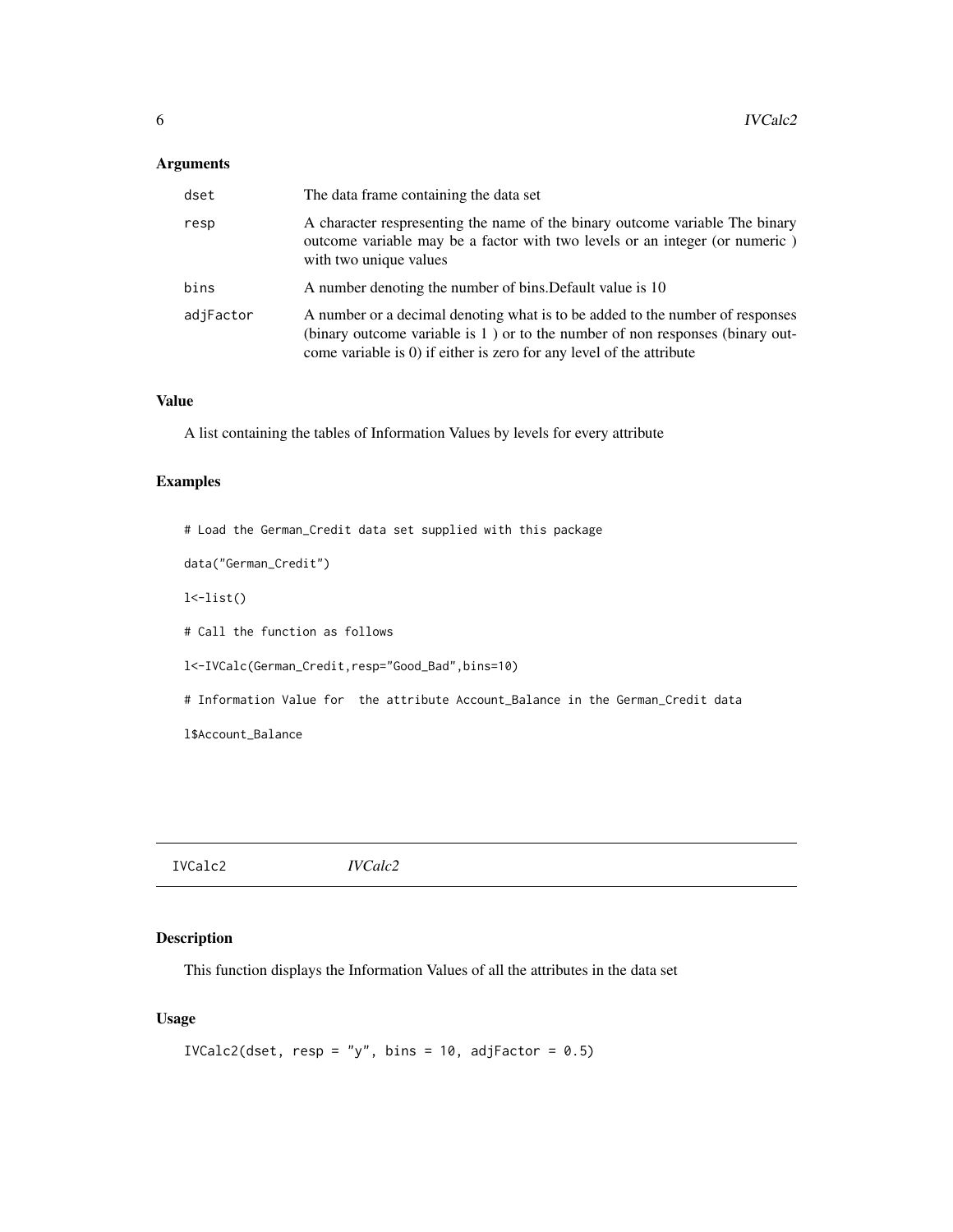#### <span id="page-6-0"></span>levelsCollapser 7

#### Arguments

| dset      | The data frame containing the data set                                                                                                                                                                                                 |
|-----------|----------------------------------------------------------------------------------------------------------------------------------------------------------------------------------------------------------------------------------------|
| resp      | A character respresenting the name of the binary outcome variable The binary<br>outcome variable may be a factor with two levels or an integer (or numeric)<br>with two unique values                                                  |
| bins      | A number denoting the number of bins. Default value is 10                                                                                                                                                                              |
| adjFactor | A number or a decimal denoting what is to be added to the number of responses<br>(binary outcome variable is 1) or to the number of non responses (binary out-<br>come variable is 0) if either is zero for any level of the attribute |

#### Value

A data frame containing the Information Values for every attribute

#### Examples

# Load the German\_Credit data set supplied with this package

```
data("German_Credit")
```
d<-data.frame()

# Call the function as follows

d<-IVCalc2(German\_Credit,resp="Good\_Bad",bins=10)

# Information Value for all the attributes in the German\_Credit data

#### d

levelsCollapser *levelsCollapser*

#### Description

This function displays the response rates by the levels of an attribute Levels with similar response rates may be combined

```
levelsCollapser(dset, resp = "y", bins = 10)
```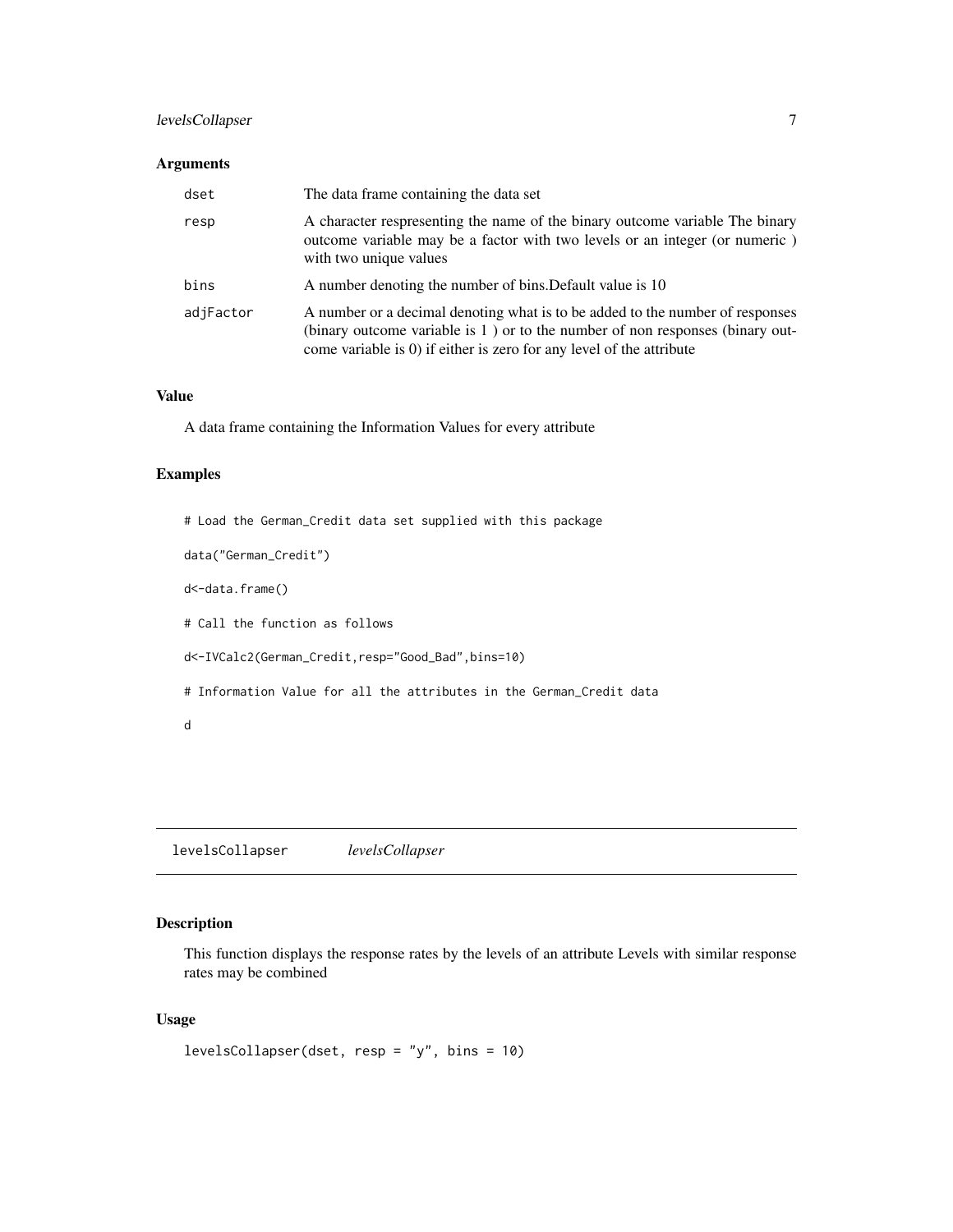#### <span id="page-7-0"></span>Arguments

| dset | The data frame containing the data set                                                                                                                                                |
|------|---------------------------------------------------------------------------------------------------------------------------------------------------------------------------------------|
| resp | A character respresenting the name of the binary outcome variable The binary<br>outcome variable may be a factor with two levels or an integer (or numeric)<br>with two unique values |
| bins | A number denoting the number of bins. Default value is 10                                                                                                                             |

#### Value

A list containing the tables of response rate by levels for every attribute

#### Examples

# Load the German\_Credit data set supplied with this package

data("German\_Credit")

# Create an empty list

 $l$  <  $-list()$ 

# Call the function as follows

l<-levelsCollapser(German\_Credit,resp="Good\_Bad",bins=10)

# response rate by levels of the Account\_Balance in the German\_Credit data

l\$Account\_Balance

# Collapse levels with similar response percentages.

numericToCategorical *numericToCategorical*

#### Description

This function categorizes a numerical variable by binning

```
numericToCategorical(dset, col = "job", resp = "y", bins = 10,
  adjFactor = 0.5)
```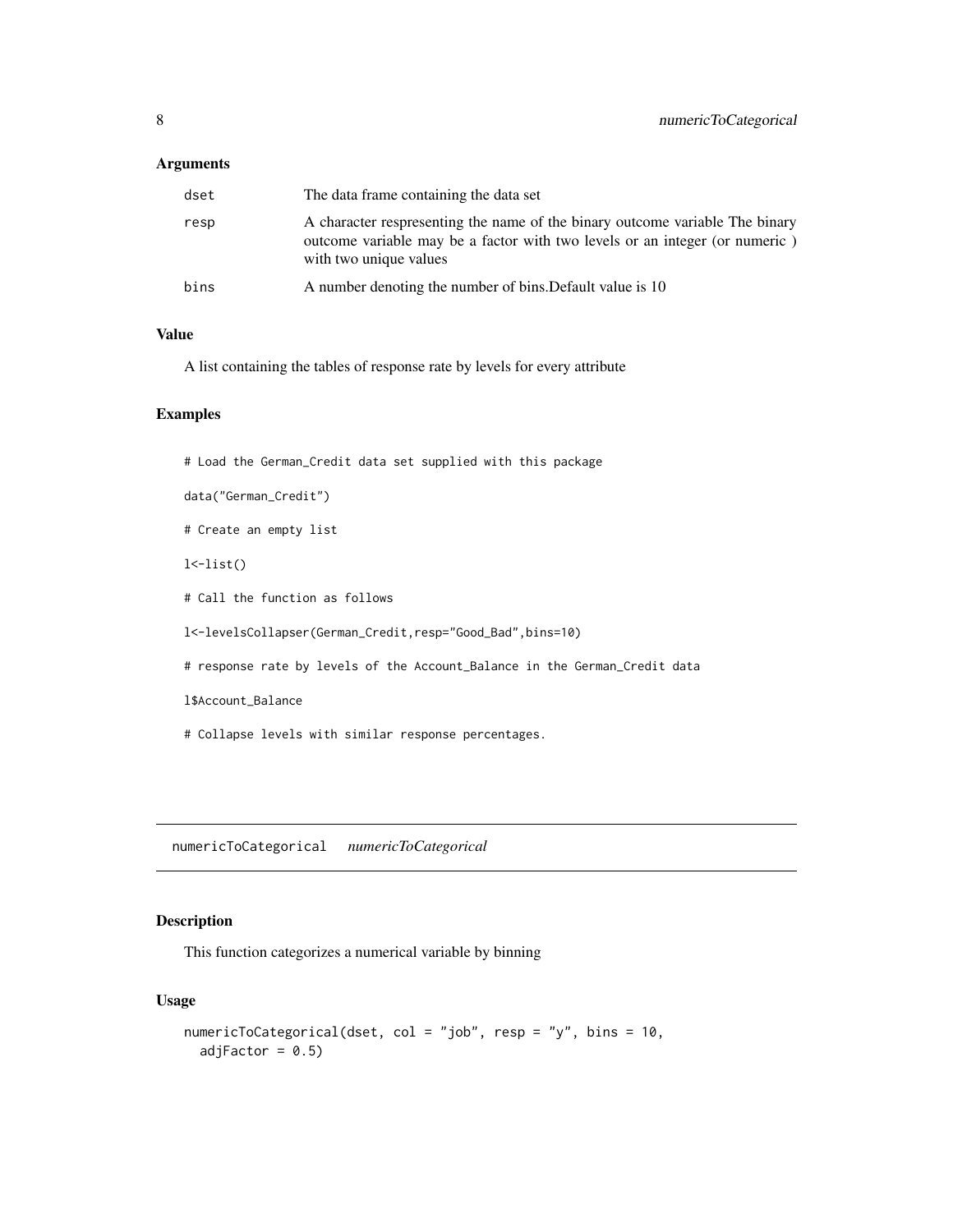#### Arguments

| dset      | The data frame containing the data set                                                                                                                                                                                                 |
|-----------|----------------------------------------------------------------------------------------------------------------------------------------------------------------------------------------------------------------------------------------|
| col       | A character respresenting the name of the numeric attribute which we want to<br>categorize                                                                                                                                             |
| resp      | A character respresenting the name of the binary outcome variable The binary<br>outcome variable may be a factor with two levels or an integer (or numeric)<br>with two unique values                                                  |
| bins      | A number denoting the number of bins. Default value is 10                                                                                                                                                                              |
| adjFactor | A number or a decimal denoting what is to be added to the number of responses<br>(binary outcome variable is 1) or to the number of non responses (binary out-<br>come variable is 0) if either is zero for any level of the attribute |

#### Value

A list containing the categorized attribute,a table of Information Values for the levels of the categorized attribute,the Information Value for the entire attribute,a table showing the response rates of the levels of the categorized attribute

#### Examples

# Load the German\_Credit data set supplied with this package

data("German\_Credit")

# Create an empty list

l<-list()

# Call the function as follows. #This will categorize the numeric variable Duration in the German\_Credit dataset.

l<-numericToCategorical(German\_Credit,col="Duration",resp="Good\_Bad")

# To view the categorized variable

l\$categoricalVariable

# To view the IV table of the levels of the categorized variable

l\$IVTable

# To view the total IV value of the categorized variable

l\$IV

# To view the response rates of the levels of the categorized variable

l\$collapseLevels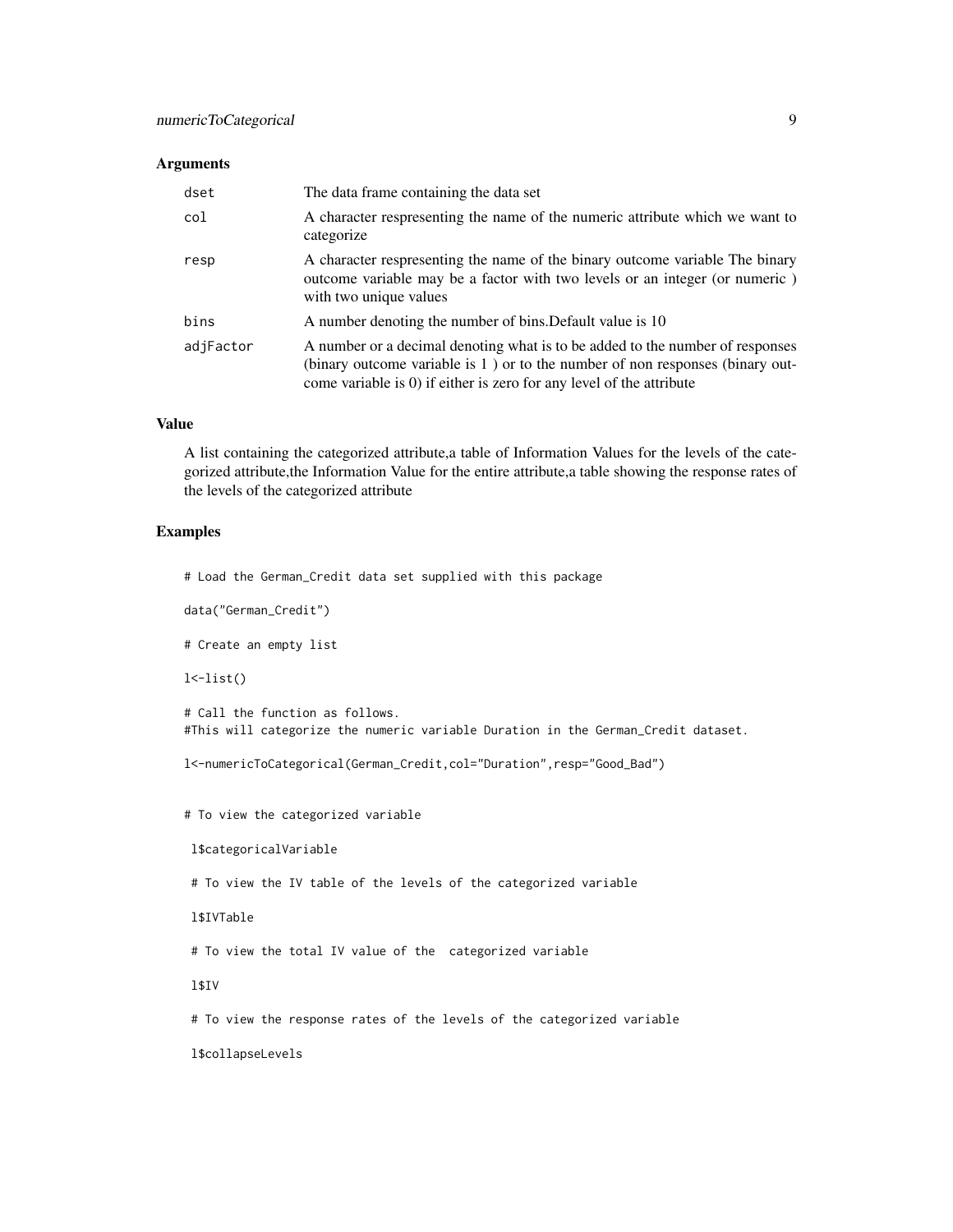numericToCategorical